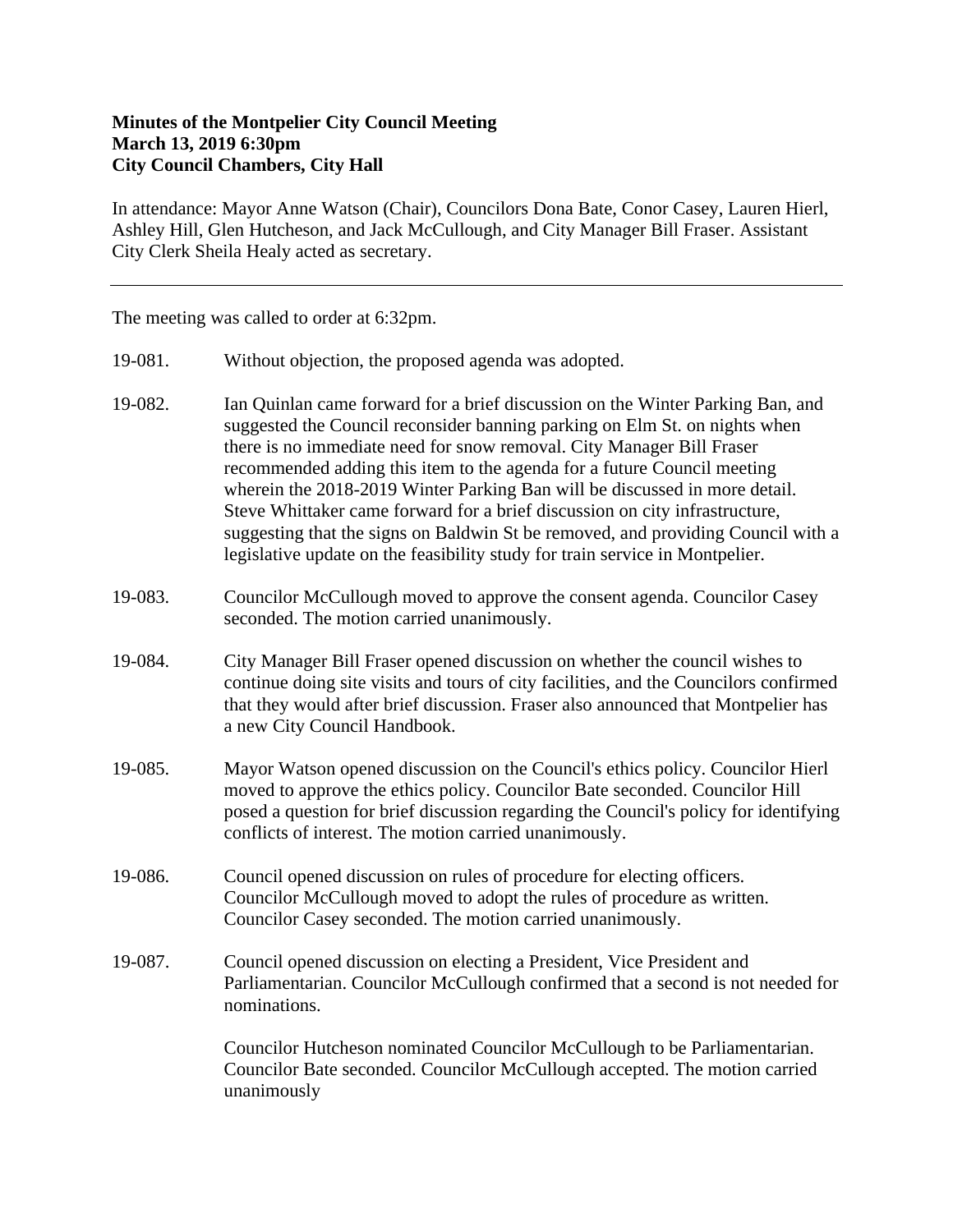Councilor Bate nominated Councilor Hill for President. Councilor Hill accepted. The appointment carried unanimously Councilor Casey nominated Councilor Bate for Vice President. Councilor Bate accepted. The appointment carried unanimously.

19-088. Garret Baxter from the Vermont League of Cities and Towns came forward to provide Council with a presentation on Vermont's Open Meeting Law, and to lead a discussion and answer questions from Council.

The Mayor called a 5 minute recess before the meeting reconvened.

- 19-089. The Council opened discussion on appointments to committees. After discussion, Councilor Hill moved to approve the following committee appointments and changes:
	- Americans with Disabilities Committee: Councilor McCullough will remain on committee,
	- Building Code Appeals Committee: Councilor Hutcheson will remain, and Councilor Hill will replace Councilor Krueger.
	- Capitol Complex Committee: Council will make this appointment in the future.
	- Capital Improvement Plan Committee: Mayor Watson and Councilors Bate and Hutcheson will remain.
	- Central VT Public Safety Authority: Councilors Bate and Hill will remain.
	- Central VT Regional Planning Commission: Councilor Bate will remain.
	- Central VT Solid Waste Management: Councilor Hierl will replace Councilor Bate.
	- Citizen Advisory Board: Councilor Casey will replace Councilor Hill.
	- City Hall Art Committee: Mayor Watson and Councilors Bate and Hutcheson will remain, (with Hutcheson as Committee Chair).
	- Energy Advisory Committee: Mayor Watson will remain, and Councilor Hierl will join.
	- Harry Sheridan Scholarship: Mayor Watson will remain.
	- Housing Task Force: Jack McCullough will remain.
	- Housing Trust Fund: Jack McCullough will remain.
	- **Investment Committee: Councilor Casey will replace Mayor Watson.**
	- **Montpelier Alive Board: Councilor Casey will remain.**
	- **Parking Task Force: Mayor Watson and Councilor Bate will remain.**
	- Social & Economic Justice Advisory Committee: Councilor Hierl replaced Councilor Hill.
	- Transportation Infrastructure: Councilor Bate will remain, and Councilors McCullough and Casey will join.
	- T.W. Wood Board: Councilor Hutcheson will remain.
	- Water Rate Study Committee: No appointments to be made.

Councilor McCullough seconded. The motion carried unanimously.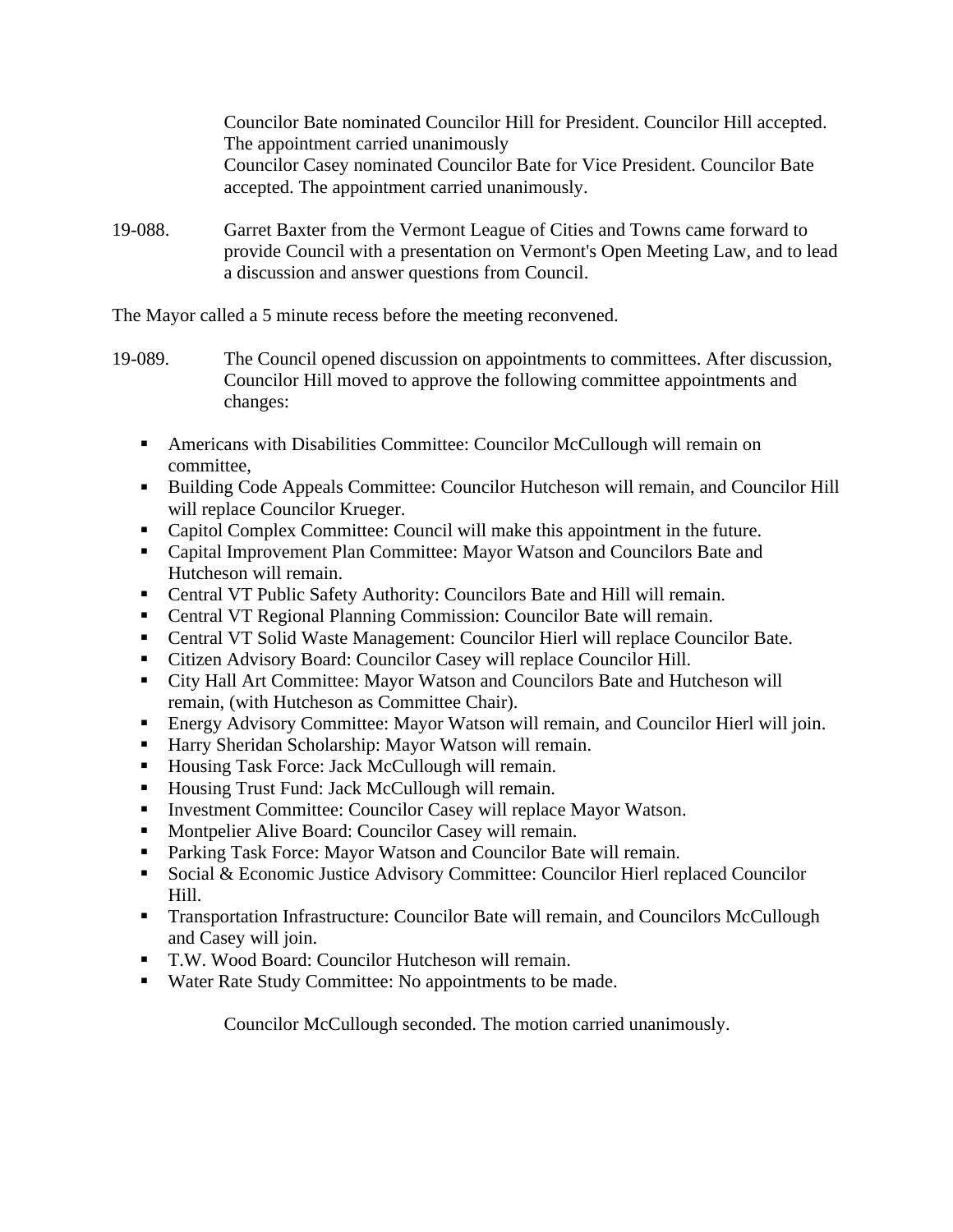- 19-900. Council opened discussion on Central VT Solid Waste Management District Appointment. Councilor Bate moved to appoint Ellen Cheney to the committee, and Councilor Hierl as alternate. Councilor McCullough seconded. The motion carried unanimously.
- 19-091. Council opened discussion on Montpelier Transportation Infrastructure Committee Appointment. Councilor Casey moved to appoint Kate McCann to the committee. Councilor Hutcheson seconded. The motion carried unanimously.
- 19-093. Councilor Bate reported that the Infrastructure Committee had approved expenditure for a new bike rack, and the Complete Streets Committee has been working with Norwich University on design. The Parks Committee also has elected a new member- Kassia Randzio. Councilor Bate is also working to get more state funds for Montpelier's bridges and roads.

Councilor Casey shared that Council had previously made a motion to engage ESG experts to look at divesting from groups whose message is counter to labor, human or good citizen rights. There is now a group of experts who will join a public meeting soon to discuss these issues. Councilor Casey has also drafted a new socially responsible contractor ordinance that will be discussed in future meetings. Councilor Casey urged everyone to fill out the scooter survey with their input about the return of electric scooters.

Councilor Hutcheson shared that the T.W. Wood Gallery is searching for a new Executive Director, and that there is now a helpful new snow plow tracker available on the City's website. Councilor Hutcheson will be at Bagitos tomorrow (Thursday 3/14) from 8:30-9:30am for a listening session.

Councilor Hill thanked District 3 voters for voting on Town Meeting Day and expressed the need for starting conversations about article 14 as soon as possible.

Councilor McCullough shared that the ADA Committee has been going through process of evaluating all municipal properties in city and has retained a consultant to come up with a plan for bringing everything into compliance with the Americans with Disabilities Act, from City Hall to Hubbard Park. Committee will be presenting a plan to the Council, with a goal of having a plan in place by June 1st.

Councilor Hierl thanked the voters of District 1 and encouraged them to contact her any time with input. Her information is on the City Council website.

19.094. Mayor Watson reported that Energy Committee is working on several projects, including projects that have potential with regards to the green revolving loan fund, projects that involve exciting prospects for biodiesel, and weatherization projects that would make buildings more energy efficient. The Mayor is also staying up to date on the water resource recovery facility project. Mayor Watson